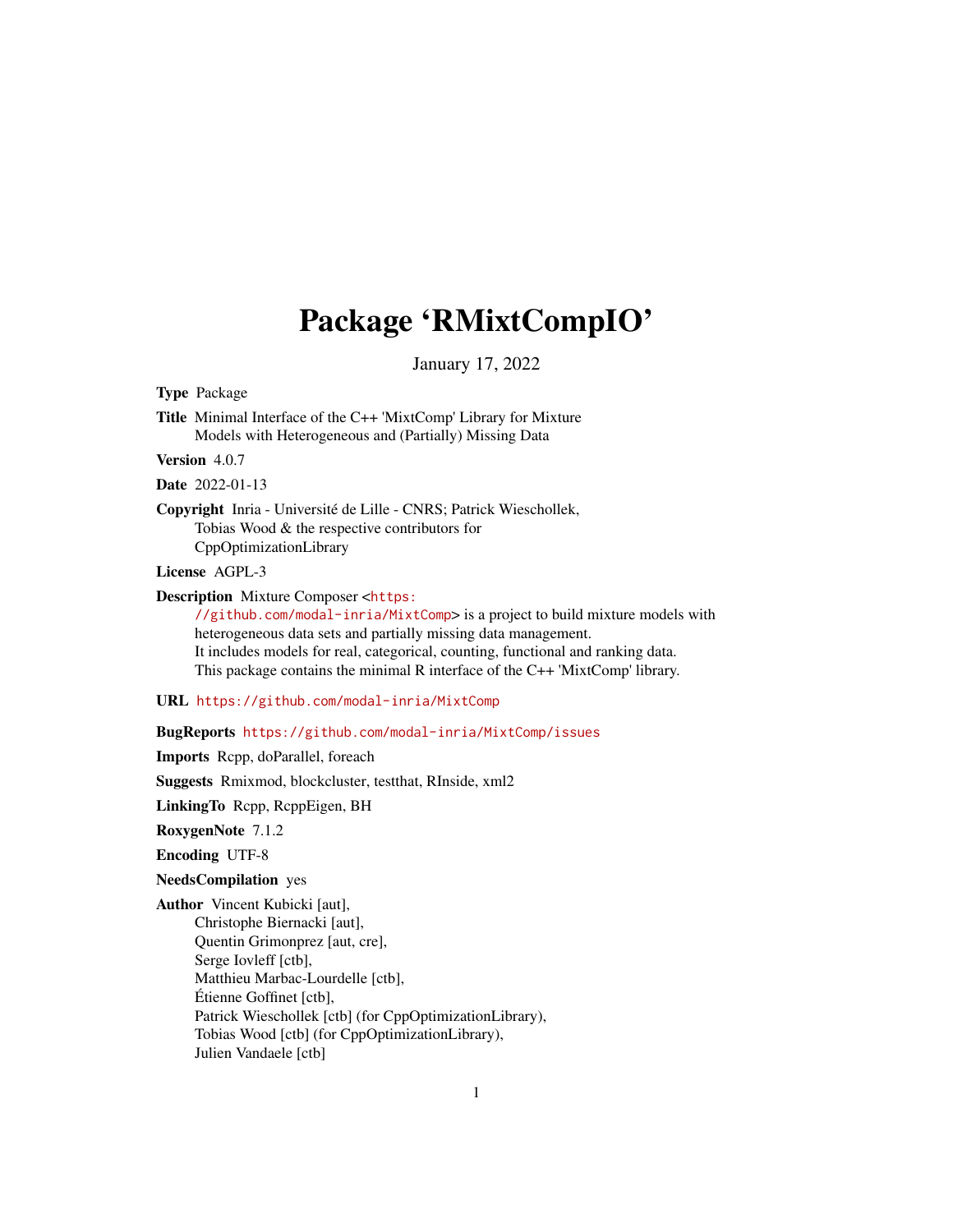<span id="page-1-0"></span>Maintainer Quentin Grimonprez <quentingrim@yahoo.fr> Repository CRAN Date/Publication 2022-01-17 10:42:41 UTC

## R topics documented:

| Index |  |  |  |  |  |  |  |  |  |  |  |  |  |  |  |  |  |
|-------|--|--|--|--|--|--|--|--|--|--|--|--|--|--|--|--|--|

RMixtCompIO-package *RMixtCompIO*

#### Description

MixtComp (Mixture Composer) is a model-based clustering package for mixed data originating from the Modal team (Inria Lille).

It has been engineered around the idea of easy and quick integration of all new univariate models, under the conditional independence assumption. Five basic models (Gaussian, Multinomial, Poisson, Weibull, NegativeBinomial) are implemented, as well as two advanced models (Func\_CS and Rank\_ISR). MixtComp has the ability to natively manage missing data (completely or by interval). MixtComp is used as an R package, but its internals are coded in C++ using state of the art libraries for faster computation. This package contains the minimal R interface of the C++ library.

#### Details

The main function is [rmcMultiRun](#page-2-1) that runs a SEM algorithm to learn a mixture model.

#### See Also

[rmcMultiRun](#page-2-1). Other clustering packages: Rmixmod, blockcluster

#### Examples

```
dataLearn <- list(
  var1 = as.character(c(rnorm(50, -2, 0.8), rnorm(50, 2, 0.8))),
  var2 = as.character(c(rnorm(50, 2), rpois(50, 8)))
)
dataPredict <- list(
  var1 = as.character(c(rnorm(10, -2, 0.8), rnorm(10, 2, 0.8))),
  var2 = as.charAtacter(c(rnorm(10, 2), \text{rpois}(10, 8))))
model <- list(
  var1 = list(type = "Gaussian", paramStr = ""),var2 = list(type = "Poisson", paramStr = "")
```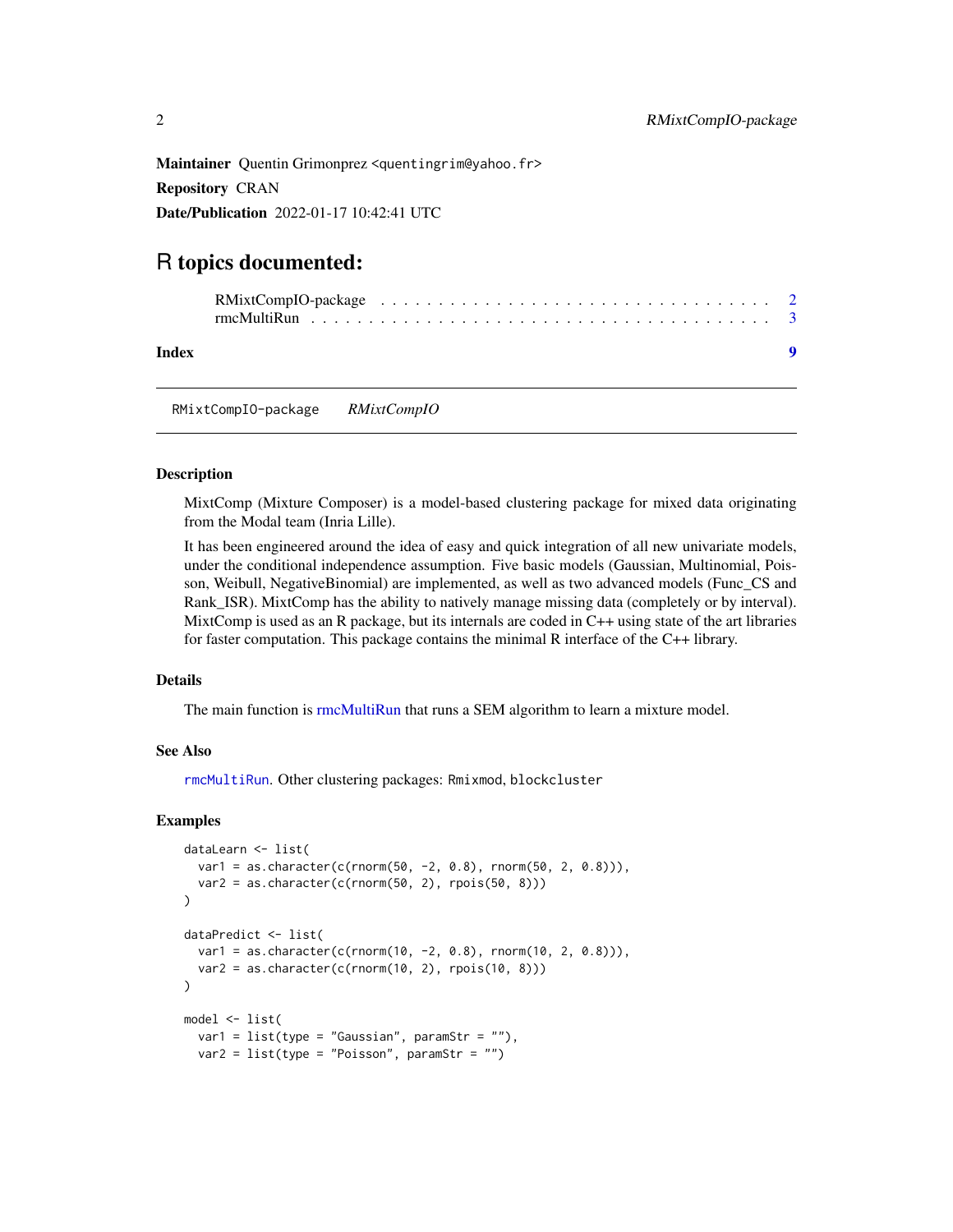#### <span id="page-2-0"></span>rmcMultiRun 3

```
\mathcal{L}algo <- list(
  nClass = 2,
  nInd = 100,nbBurnInIter = 100,
  nbIter = 100,nbGibbsBurnInIter = 100,
  nbGibbsIter = 100,
  nInitPerClass = 3,
  nSemTry = 20,
  confidenceLevel = 0.95,
  ratioStableCriterion = 0.95,
  nStableCriterion = 10,
  mode = "learn"
)
# run RMixtComp in unsupervised clustering mode + data as matrix
resLearn <- rmcMultiRun(algo, dataLearn, model, nRun = 3)
# run RMixtComp in predict mode + data as list
algo$nInd <- 20
algo$mode <- "predict"
resPredict <- rmcMultiRun(algo, dataPredict, model, resLearn)
```
<span id="page-2-1"></span>rmcMultiRun *Learn and predict a Mixture Model*

#### Description

Estimate the parameter of a mixture model or predict the cluster of new samples. It manages heterogeneous data as well as missing and incomplete data.

#### Usage

```
rmcMultiRun(
  algo,
 data,
 model,
 resLearn = list(),nRun = 1,
 nCore = 1,
  verbose = FALSE
)
```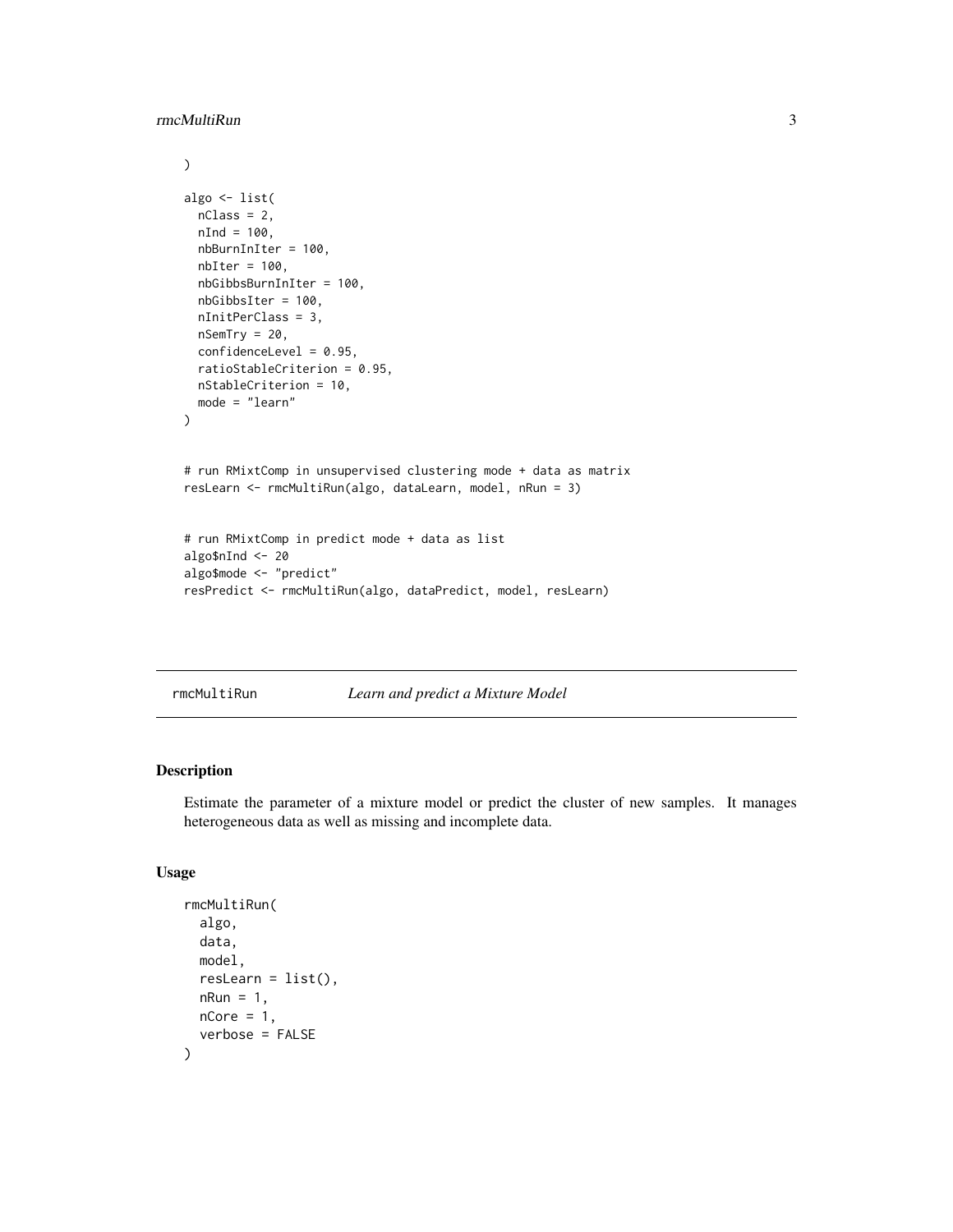#### **Arguments**

| algo     | a list containing the parameters of the SEM-Gibbs algorithm (see <i>Details</i> ).                                                                                   |
|----------|----------------------------------------------------------------------------------------------------------------------------------------------------------------------|
| data     | a data.frame, a matrix or a named list containing the data (see Details Data<br><i>format</i> sections).                                                             |
| model    | a named list containing models and hyperparameters (see <i>Details</i> section).                                                                                     |
| resLearn | output of rmcMultiRun (only for predict mode).                                                                                                                       |
| nRun     | number of runs for every given number of class. If $>1$ , SEM is run nRun times<br>for every number of class, and the best according to observed likelihood is kept. |
| nCore    | number of cores used for the parallelization of the $nRun$ runs.                                                                                                     |
| verbose  | if TRUE, print some informations.                                                                                                                                    |

#### Details

The *data* object is a list where each element correponds to a variable, each element must be named. Missing and incomplete data are managed, see section *Data format* for how to format them.

The *model* object is a named list containing the variables to use in the model. All variables listed in the *model* object must be in the *data* object. *model* can contain less variables than *data*. An element of the list corresponds to a model which is described by a list of 2 elements: type containing the model name and paramStr containing the hyperparameters. For example: model <-list(real1 = list(type = "Gaussian",paramStr = ""),func1 = list(type = "Func\_CS",paramStr = "nSub: 4,nCoeff: 2")).

Eight models are available in RMixtComp: *Gaussian*, *Multinomial*, *Poisson*, *NegativeBinomial*, *Weibull*, *Func\_CS*, *Func\_SharedAlpha\_CS*, *Rank\_ISR*. *Func\_CS* and *Func\_SharedAlpha\_CS* models require hyperparameters: the number of subregressions of functional and the number of coefficients of each subregression. These hyperparameters are specified by: *nSub: i, nCoeff: k* in the *paramStr* field of the *model* object. The *Func\_SharedAlpha\_CS* is a variant of the *Func\_CS* model with the alpha parameter shared between clusters. It means that the start and end of each subregression will be the same across the clusters.

To perform a (semi-)supervised clustering, user can add a variable named *z\_class* in the data and model objects with *LatentClass* as model in the model object.

The *algo* object is a list containing the different number of iterations for the algorithm. The algorithm is decomposed in a burn-in phase and a normal phase. Estimates from the burn-in phase are not shown in output.

- nClass: number of class
- nInd: number of individuals
- nbBurnInIter: Number of iterations of the burn-in part of the SEM algorithm.
- nbIter: Number of iterations of the SEM algorithm.
- nbGibbsBurnInIter: Number of iterations of the burn-in part of the Gibbs algorithm.
- nbGibbsIter: Number of iterations of the Gibbs algorithm.
- nInitPerClass: Number of individuals used to initialize each cluster (default  $= 10$ ).
- nSemTry: Number of try of the algorithm for avoiding an error.
- confidenceLevel: confidence level for confidence bounds for parameter estimation
- ratioStableCriterion: stability partition required to stop earlier the SEM
- nStableCriterion: number of iterations of partition stability to stop earlier the SEM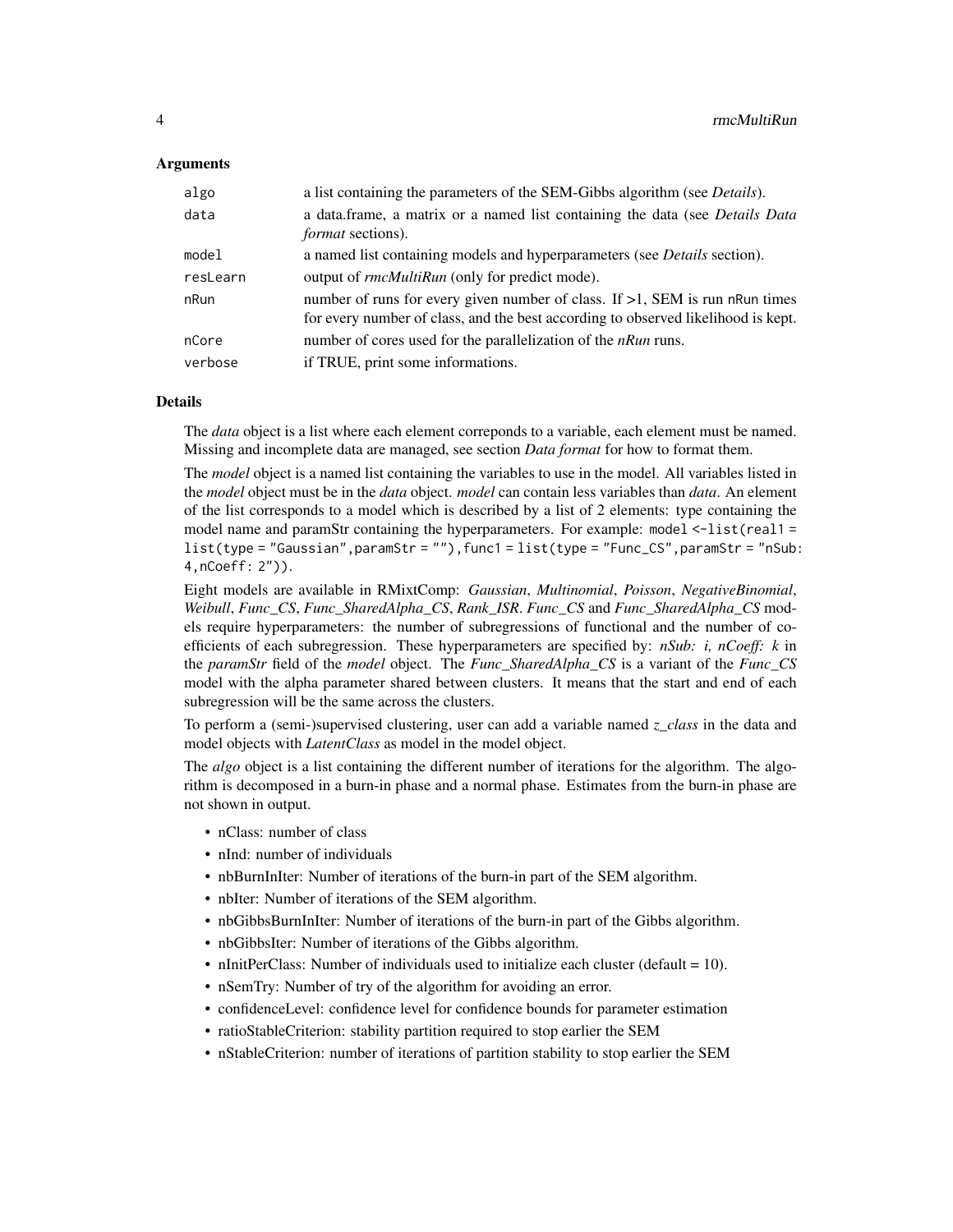#### rmcMultiRun 5

#### Value

An object of class MixtComp

#### Data format

- Gaussian data: Gaussian data are real values with the dot as decimal separator. Missing data are indicated by a *?*. Partial data can be provided through intervals denoted by *[a:b]* where *a* (resp. *b*) is a real or *-inf* (resp. *+inf*).

- Categorical Data: Categorical data must be consecutive integer with 1 as minimal value. Missing data are indicated by a *?*. For partial data, a list of possible values can be provided by  $a_1, \ldots, a_j$ , where *a i* denotes a categorical value.

- Poisson and NegativeBinomial Data: Poisson and NegativeBinomial data must be positive integer. Missing data are indicated by a *?*. Partial data can be provided through intervals denoted by *[a:b]* where *a* and *b* are positive integers. *b* can be *+inf*.

- Weibull Data: Weibull data are real positive values with the dot as decimal separator. Missing data are indicated by a *?*. Partial data can be provided through intervals denoted by *[a:b]* where *a* and *b* are positive reals. *b* can be *+inf*.

- Rank data: The format of a rank is: *o\_1, . . . , o\_j* where o\_1 is an integer corresponding to the number of the object ranked in 1st position. For example: 4,2,1,3 means that the fourth object is ranked first then the second object is in second position and so on. Missing data can be specified by replacing and object by a *?* or a list of potential object, for example: *4, {2 3}, {2 1}, ?* means that the object ranked in second position is either the object number 2 or the object number 3, then the object ranked in third position is either the object 2 or 1 and the last one can be anything. A totally missing rank is spedified by *?,?,. . . ,?*

- Functional data: The format of a fonctional data is: *time\_1:value\_1,. . . , time\_j:value\_j*. Between individuals, functional data can have different length and different time. *i* is the number of subregressions in a functional data and *k* the number of coefficients of each regression ( $2 =$  linear,  $3 =$ quadratic, ...). Missing data are not supported.

- z\_class: To perform a (semi-)supervised clustering, user can add a variable named 'z\_class' (with eventually some missing values) with "LatentClass" as model. Missing data are indicated by a *?*. For partial data, a list of possible values can be provided by *a\_1,. . . ,a\_j*, where *a\_i* denotes a class number.

#### MixtComp object

A MixtComp object is a result of a single run of MixtComp algorithm. It is a list containing three elements *mixture*, *variable* and *algo*. If MixtComp fails to run, the list contains a single element: warnLog containing error messages.

The *mixture* element contains

- BIC: value of BIC
- ICL: value of ICL
- nbFreeParameters: number of free parameters of the mixture
- lnObservedLikelihood: observed loglikelihood
- lnCompletedLikelihood: completed loglikelihood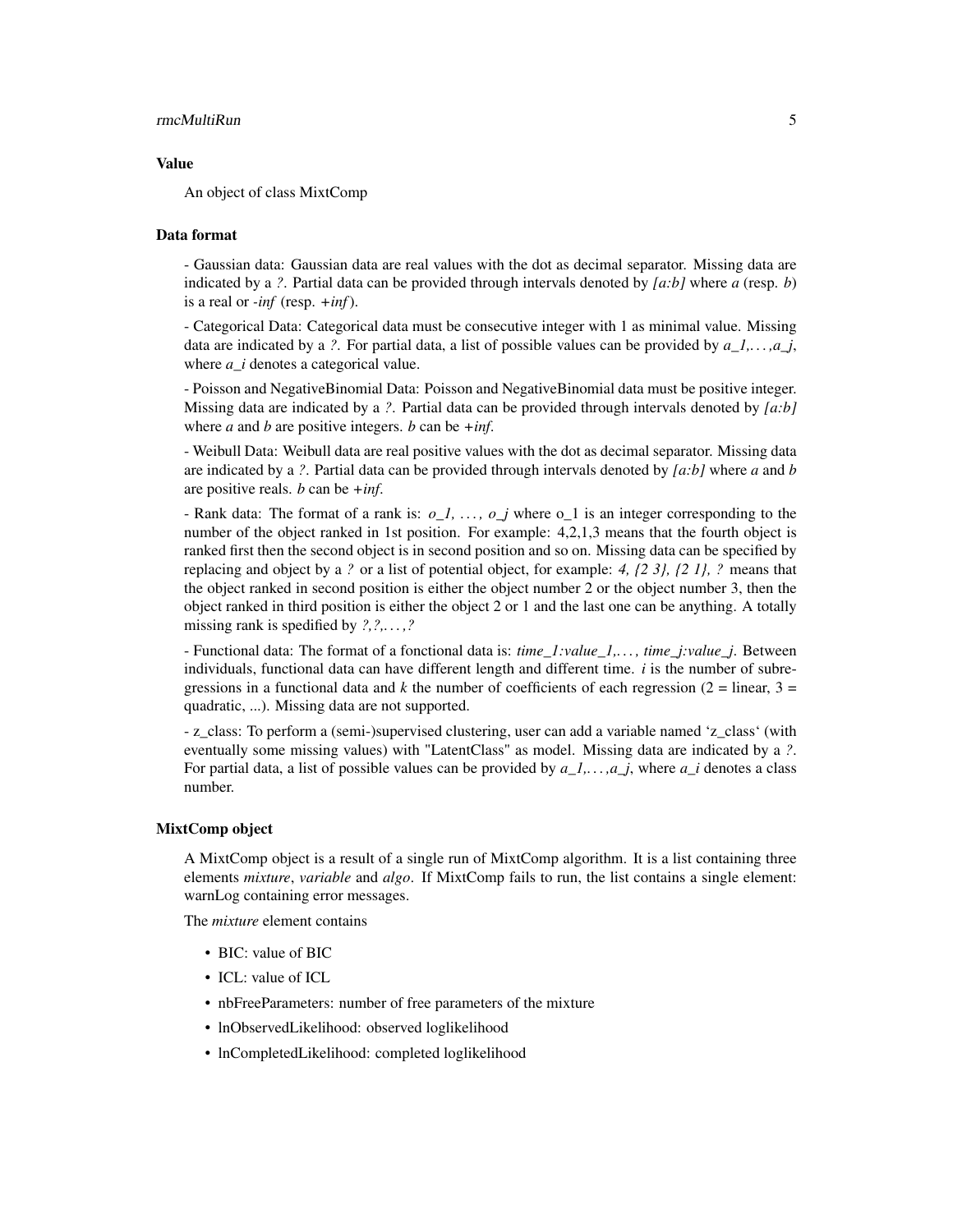- <span id="page-5-0"></span>• IDClass: entropy used to compute the discriminative power of variable:  $-\sum_{i=1}^{n} t_{ikj} log(t_{ikj})/(n*$  $log(K))$
- IDClassBar: entropy used to compute the discriminative power of variable:  $-\sum_{i=1}^{n}(1$  $t_{ikj}$ ) $log((1 - t_{ikj}))/(n * log(K))$
- delta: similarities between variables
- completedProbabilityLogBurnIn: evolution of the completed log-probability during the burnin period (can be used to check the convergence and determine the ideal number of iteration)
- completedProbabilityLogRun: evolution of the completed log-probability after the burn-in period (can be used to check the convergence and determine the ideal number of iteration)
- runTime: list containing the total execution time in seconds and the execution time of some subpart.
- InProbaGivenClass: log-proportion + log-probability of x<sub>i</sub> for each class

The *algo* list contains a copy of *algo* parameter with extra elements: nInd, nClass, mode ("learn" or "predict").

The *variable* list contains 3 lists : *data*, *type* and *param*. Each of these lists contains a list for each variable (the name of each list is the name of the variable) and for the class of samples (*z\_class*). The *type* list contains the model used for each variable.

Each list of the *data* list contains the completed data in the *completed* element and some statistics about them (*stat*).

The estimated parameter can be found in the *stat* element in the *param* list (see Section *View of an output object*). For more details about the parameters of each model, you can refer to [rnorm,](#page-0-0) [rpois,](#page-0-0) [rweibull,](#page-0-0) [rnbinom,](#page-0-0) [rmultinom,](#page-0-0) or references in the *References* section.

#### View of a MixtComp object

Example of output object with variables named "categorical", "gaussian", "rank", "functional", "poisson", "nBinom" and "weibull" with respectively *Multinomial*, *Gaussian*, *Rank\_ISR*, *Func\_CS* (or *Func\_SharedAlpha\_CS*), *Poisson*, *NegativeBinomial* and *Weibull* as model.

| output |         |                        |
|--------|---------|------------------------|
|        | algo    | nbBurnInIter           |
|        |         | nbIter                 |
|        |         | nbGibbsBurnInIter      |
|        |         | nbGibbsIter            |
|        |         | l nInitPerClass        |
|        |         | $\mathsf{l}\_$ nSemTry |
|        |         | ratioStableCriterion   |
|        |         | nStableCriterion       |
|        |         | confidenceLevel        |
|        |         | l mode                 |
|        |         | l nInd                 |
|        |         | nClass                 |
|        |         |                        |
|        | mixture | ВIС                    |
|        |         |                        |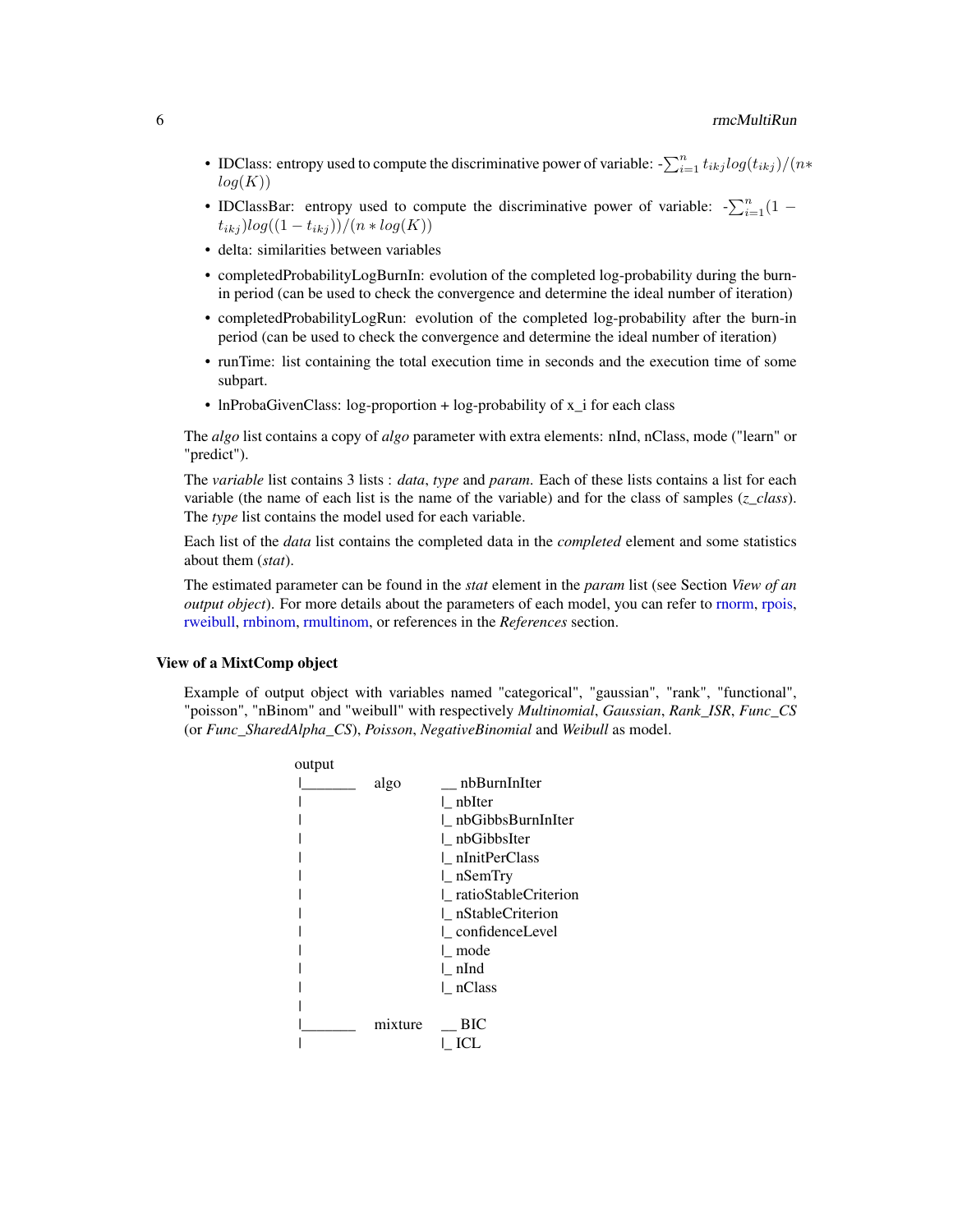### rmcMultiRun 7

|  | InCompletedLikelihood         |
|--|-------------------------------|
|  | lnObservedLikelihood          |
|  | IDClass                       |
|  | IDClassBar                    |
|  | delta                         |
|  | $\perp$ runTime               |
|  | nbFreeParameters              |
|  | completedProbabilityLogBurnIn |
|  | completedProbabilityLogRun    |
|  | InProbaGivenClass             |
|  |                               |

| variable | $_{\rm \_}$ type | $\angle$ z_class<br> _categorical<br> _ gaussian<br>l                    |                                                                                      |                                                          |
|----------|------------------|--------------------------------------------------------------------------|--------------------------------------------------------------------------------------|----------------------------------------------------------|
|          | data             | $\angle$ z_class<br>$\lfloor$ categorical<br>$\dddotsc$<br> _ functional | $\_\_$ completed<br>  stat<br>$\equiv$ completed<br>$\lfloor$ stat<br>data<br>  time |                                                          |
|          |                  | $\lvert$ param $\lvert$ z_class                                          | $_{\text{1}}$ stat<br>$\lfloor \log$                                                 |                                                          |
|          |                  | [_functional                                                             | ∟ paramStr<br>$\equiv$ alpha                                                         | $_{\rm{1}}$ stat<br>$\lfloor \log \rfloor$               |
|          |                  |                                                                          | ∟ beta<br>$\mathsf{L}$ sd                                                            | $_{\text{1}}$ stat<br>$\lfloor \log$<br>$_{\text{stat}}$ |
|          |                  | rank                                                                     | l_paramStr<br>mu                                                                     | $\lfloor \log \frac{1}{2} \rfloor$<br>$_{\rm{1}}$ stat   |
|          |                  |                                                                          | $\mathsf{L}$ pi                                                                      | $\lfloor \log$<br>$_{\text{stat}}$                       |
|          |                  |                                                                          | $\mathsf{l}\_$ paramStr                                                              | $\lfloor \log$                                           |
|          |                  | gaussian                                                                 | $_{\text{stat}}$<br>$\lfloor \log$<br>$\mathsf{l}_$ paramStr                         |                                                          |
|          |                  | L poisson                                                                | $-$ stat<br>$\lfloor \log$<br>$\mathsf{l}\_$ paramStr                                |                                                          |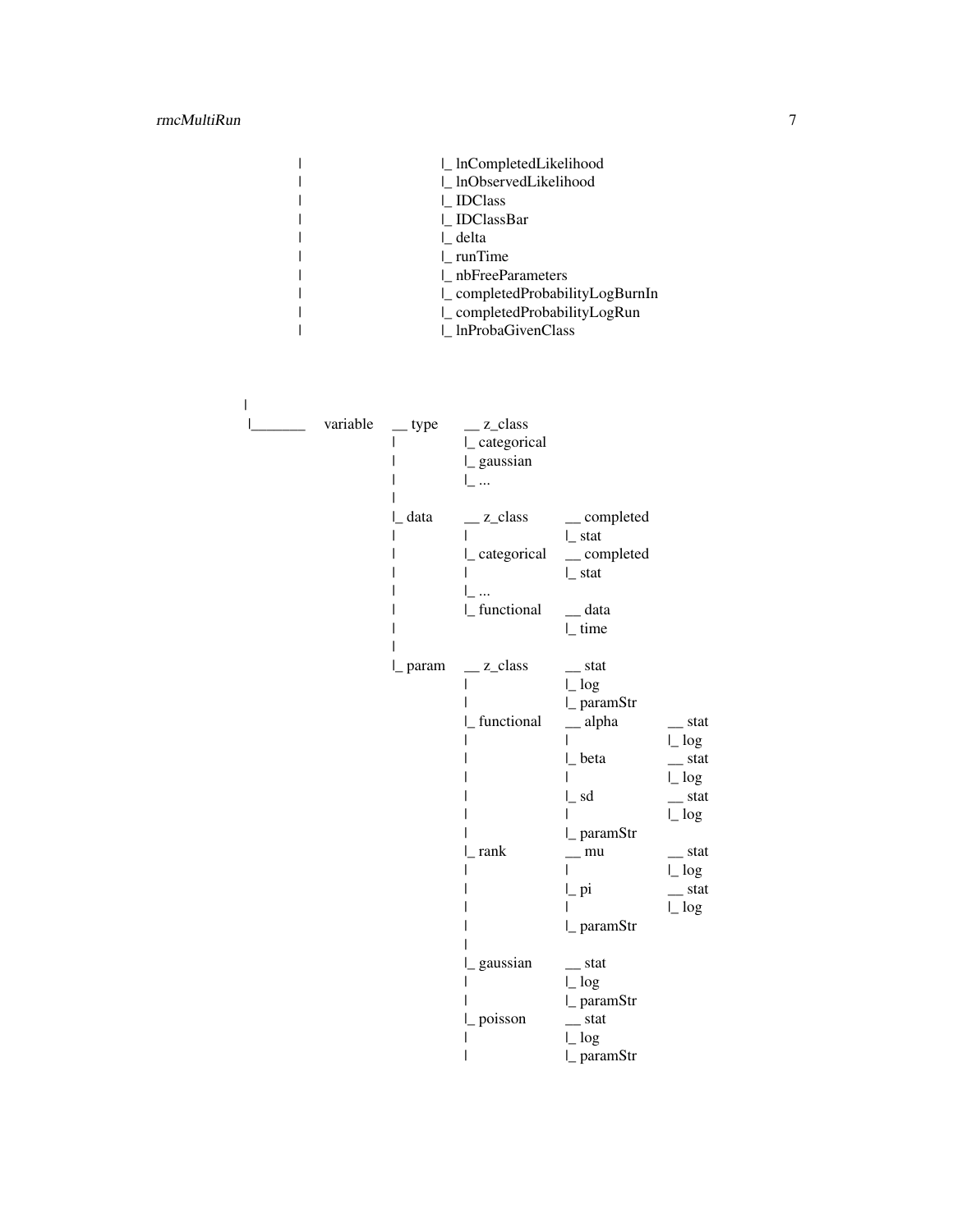#### Author(s)

Quentin Grimonprez

#### Examples

```
dataLearn <- list(
  var1 = as.character(c(rnorm(50, -2, 0.8), rnorm(50, 2, 0.8))),
  var2 = as.character(c(rnorm(50, 2), rpois(50, 8)))
\lambdadataPredict <- list(
  var1 = as.character(c(rnorm(10, -2, 0.8), rnorm(10, 2, 0.8))),
  var2 = as.character(c(rnorm(10, 2), rpois(10, 8)))
\lambdamodel <- list(
 var1 = list(type = "Gaussian", paramStr = "",var2 = list(type = "Poisson", paramStr = "")\lambdaalgo <- list(
 nClass = 2,
  nInd = 100,
  nbBurnInIter = 100,
  nbIter = 100,nbGibbsBurnInIter = 100,
  nbGibbsIter = 100,
  nInitPerClass = 3,
  nSemTry = 20,
  confidenceLevel = 0.95,
  ratioStableCriterion = 0.95,
  nStableCriterion = 10,
 mode = "learn"
\mathcal{L}# run RMixtComp in unsupervised clustering mode + data as matrix
resLearn <- rmcMultiRun(algo, dataLearn, model, nRun = 3)
# run RMixtComp in predict mode + data as list
algo$nInd <- 20
algo$mode <- "predict"
resPredict <- rmcMultiRun(algo, dataPredict, model, resLearn)
```